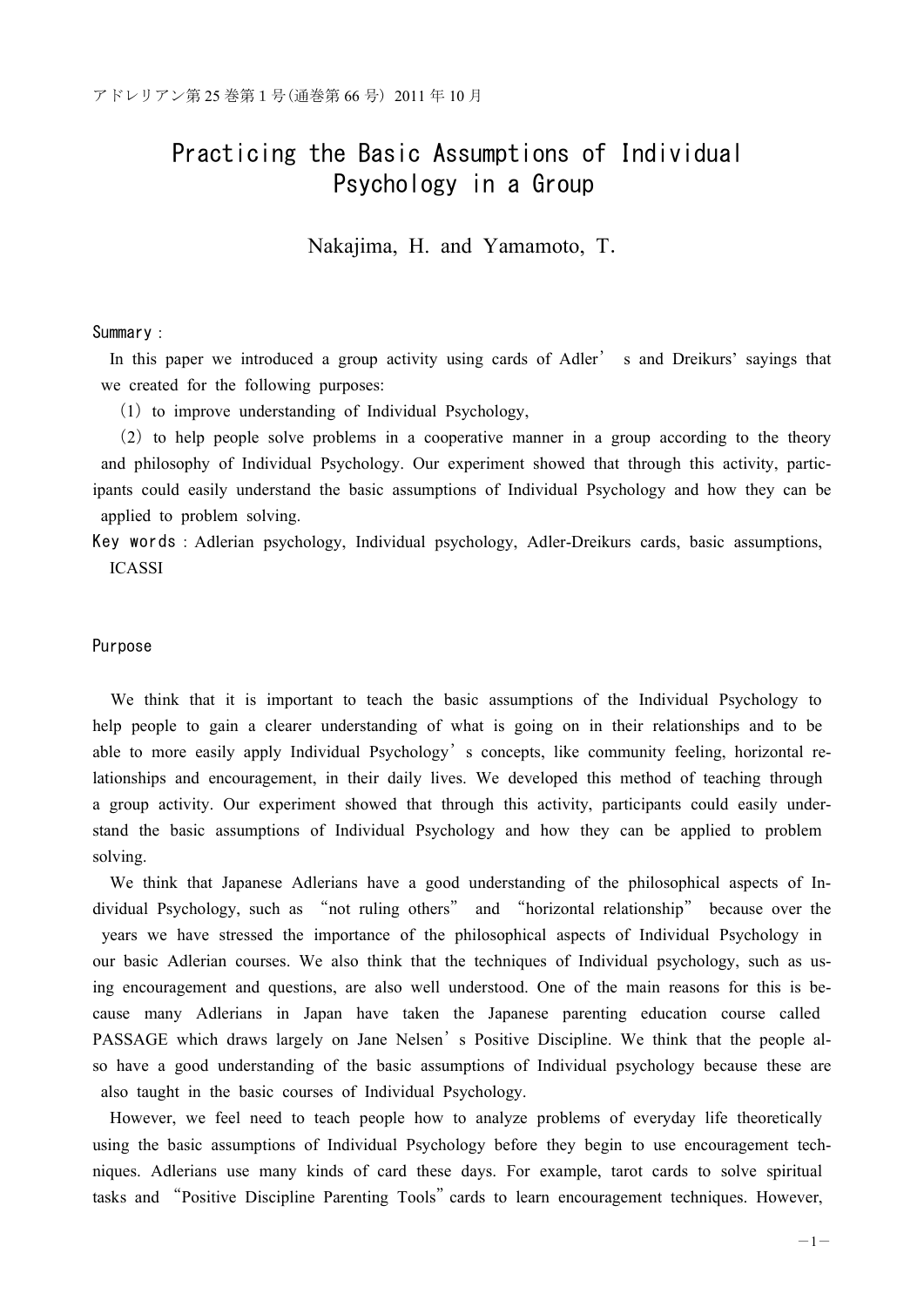there are few cards to learn Adlerian theory.

In this paper we will introduce a group activity using cards of Adler' s and Dreikurs' sayings that we created for the following purposes:

- $(1)$  to improve understanding of Individual Psychology,
- (2) to help people solve problems in a cooperative manner a group according to the theory and philosophy of Individual Psychology.

## Method

This is what we did first. We made a set of cards using Alfred Adler's words. When we madethese cards, we referred to the Passage cards developed by the Encourage-Kurayoshi group. To make these cards, five members (Takezaki, Iwatani, Kawamoto, Yamamoto and Nakajima) of the Chugoku chapter of JSAP choose quotes by Adler which are related to the basic assumptions, philosophical aspects and techniques of IP, from the book Japanese translations of "Alfred Adler: As we remember him. "We selected the quotes which were chosen most by our five members from the book.

Top 6 of the quotes we choose are;

 $5/5$ : "Yes," he said quietly, "it has always been my function in life to bring people together."

4/5: Adler answered,"There is no general meaning of life; the meaning of life is that which you give to your own life."

4/5 : "Try to see with a child' s eyes," Dr. Adler suggested, "hear with child' s ears and feel with a child's heart."

3/5:"No matter how egocentric a person might be or what may be his motive for personal aggrandizement, if he is on the useful side of life, he cannot help but to make contributions."

 $3/5$ : One day I was telling Dr. Adler about a discussion I had with an associate, and when I concluded, I added, "… and I'm right." I recall vividly Dr. Adler saying, "Sydney, sometimes the worst thing you can do is be right!"

3/5:"Do not let your vanity get in the way; do your best and let the chips fall where they may."

Because there were not many quotes which referred to theoretical aspects in "Alfred Adler: As we remember him.", we decided to choose theoretical quotes from the booklet "Dreikurs Sayings". This boolet have been published by ICASSI. I want to give ICASSI credit.

Quotes chosen from Dreikurs Sayings are;

\*Nobody does anything he does not want to do.

\*All our problems are social problems, because a man is a social being.

\*Emotions are our tools with which we are able to follow our personal convictions. They are not our masters.

\*We become free if we stop being concerned with our failures and successes.

\*All human behavior is positive.

\*If we have a benefit in being sick, we stay sick.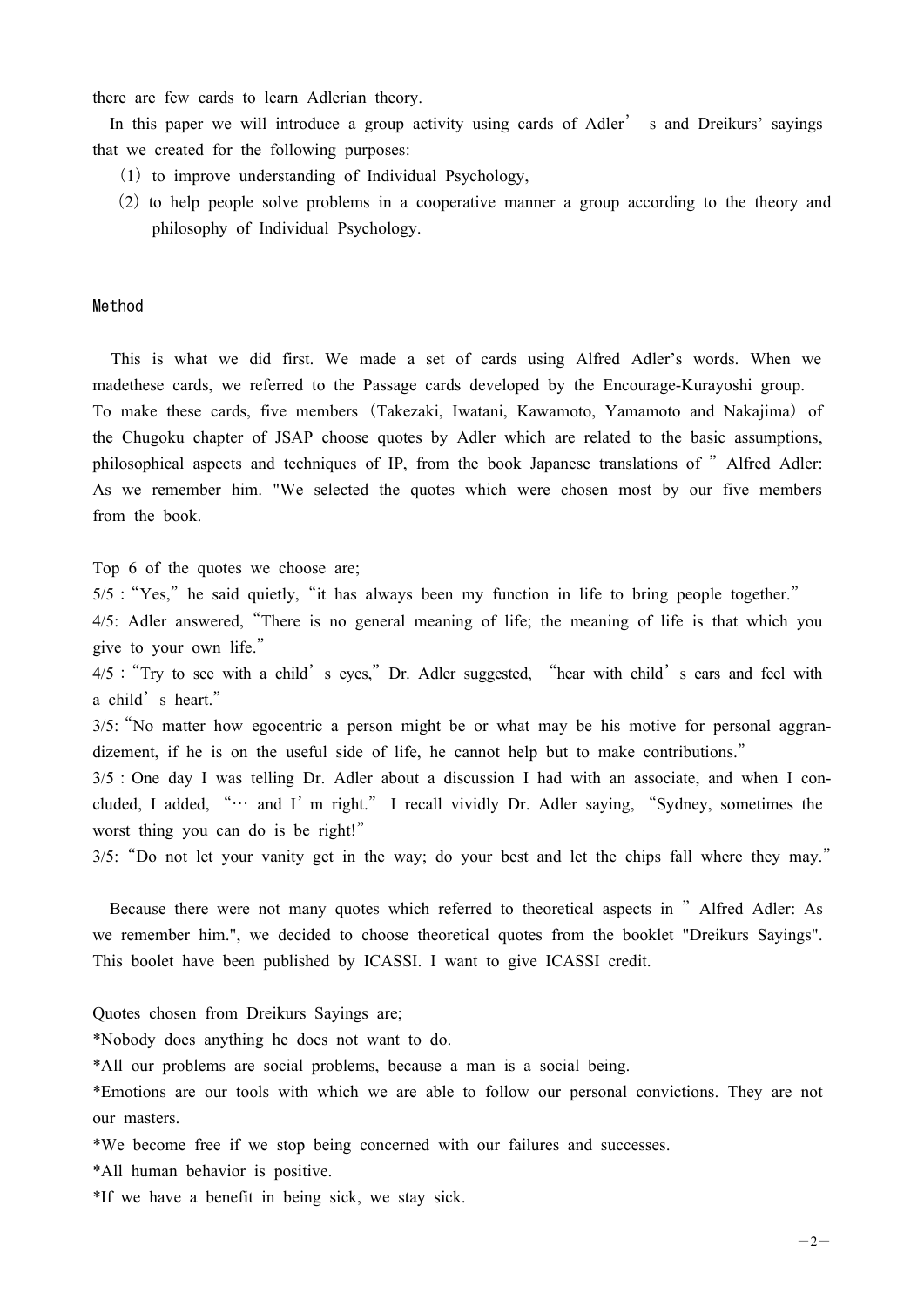\*We use our minds and our bodies, our thoughts and our emotions, every part of our being, for the purposes that we have set for ourselves.

\*There are no absolutes. Everything is how we see it.

# Adler-Dreikurs cards

We sent the quotes that we chose to the Encourage-Kurayoshi group (Adler:16 cards, Dreikurs: 14 cards) . They added illustrations of Adler and Dreikurs and made the cards.

Using these cards the group activity proceeds as follows (first version):

# Warm-up:

 $(1)$  One person shuffles the warm-up cards and takes a card.

- (2) He/she reads the card.
- 㸦3㸧He/she talks about content of the card, and about an everyday event related to the card.
- 㸦4㸧If he/she does not get any hint from the card then he/she takes another card.

㸦5㸧When the person has decided on an episode that seems usable, he/she talks about it in a little more detail

㸦6㸧The other group members ask questions (especially open-ended questions) to help the speaker expand on the episode so the group can get a better understanding of the episode and the thoughts, feelings, and actions of the person.

# Main subject:

 $(1)$  He/she then shares the problem in more detail with the group.

(2) He/she picks one card from the set.

㸦3㸧He/she then reads the card aloud to the group and confirms whether the saying on the card can help solve the problem.

㸦4㸧If the card seems helpful in solving the problem, the person shares that with the group.

 $(5)$  If the saying on the card does not seem helpful in solving the problem, the person picks another card until helpful in solving.

 $(6)$  If the member is not able to solve the problem using the cards, the reasons are discussed within the group.

# Results

1: Places where the group activity was done:

 $(1)$  7th

annual congress of JSAP,Chugoku-chapter.

- 㸦2㸧Study group in Kochi (mainly lay people).
- (3) 28<sup>th</sup> annual congress of JSAP
- (4) Case study at Adler Guild (Adlerian counsellors).
- 㸦5㸧Okayama University of Science (students of teacher-training course).
- 㸦6㸧Study group in Osaka-Sayama (mainly mothers who studied Passage).
- 㸦7㸧Okayama University (students of clinical psychologist-training course).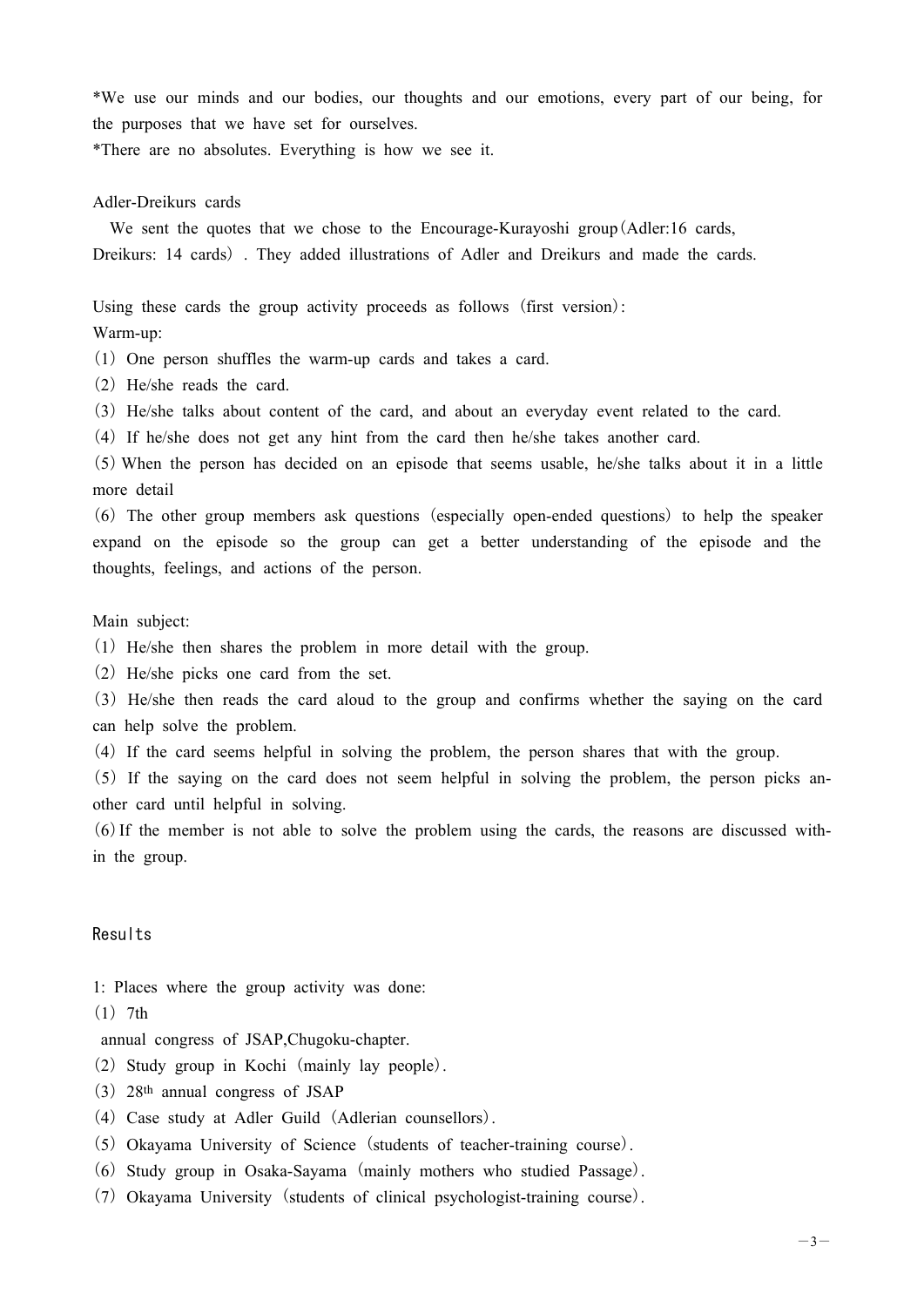Participants' impressions

\*Understanding about the basic assumptions deepened.

\*It was interesting that the right card for my problem was appeared.

\*I discussed a lot with the group when the word is rather difficult. As a result, the understanding about the basic assumptions deepened.

\*I think it is better to limit the number of cards one can take. I think I can concentrate more when there are only three or four cards.

\*This activity is also suitable for people who practice cognitive-behavioral psychology.

\* I was glad to get the reaction of "Wow!" from other members of the group when the card seemed to fit my problem.

\* I felt that I was solving my problem with the group using the theory of Individual psychology. \* I think Adler and Dreikurs must have been really amazing person.

\*I was excited because I got the feeling that I was learning directly from Adler and Dreikurs. \*Some cards seemed to give no hint.

\*It is difficult for people who does not have any knowledge of the basic assumptions.

Some points we found through these sessions were:

㸦1㸧The key to success depends upon how well the topic is understand in the group before the cards are used.

㸦2㸧If there is already an atmosphere conducive to the sharing of the topic, a warm-up card is not necessary. In those cases, a basic assumption card (cards we made describing the basic assumptions of IP) can be used instead.

㸦3㸧It is better to limit the number of times a person may choose a card to three.

㸦4㸧Depending on the degree of the understanding of the basic knowledge of the basic assumptions, a device to raise an understanding degree is necessary. Therefore we added some words to explain the basic assumptions the end of an episode.

Some reasons why this group activity was effective;

㸦1㸧The motivation that the problem was going to be solved only by a card became strong because we used words of Adler and Dreikurs.

㸦2㸧The advantage of using a card is that people can change their problem-solving viewpoint merely by following Adler and Dreikurs.

㸦3㸧Using cards made it more like a game and this seemed to help participants understand the content of the card more.

(4) Using the cards seemed to enable the group to find more effective viewpoints towards the solution of the problem, rather than change cognitive structure.

㸦5㸧By incorporating aspects related to technique and the philosophy of IP, participants'understanding of the association between these aspects and theory seemed to improve.

㸦6㸧Here we have looked at explaining the basic assumptions by using episodes. However, we also need to consider how to explain the theory without using episodes.

Using these cards the group activity (latest version): Warm-up: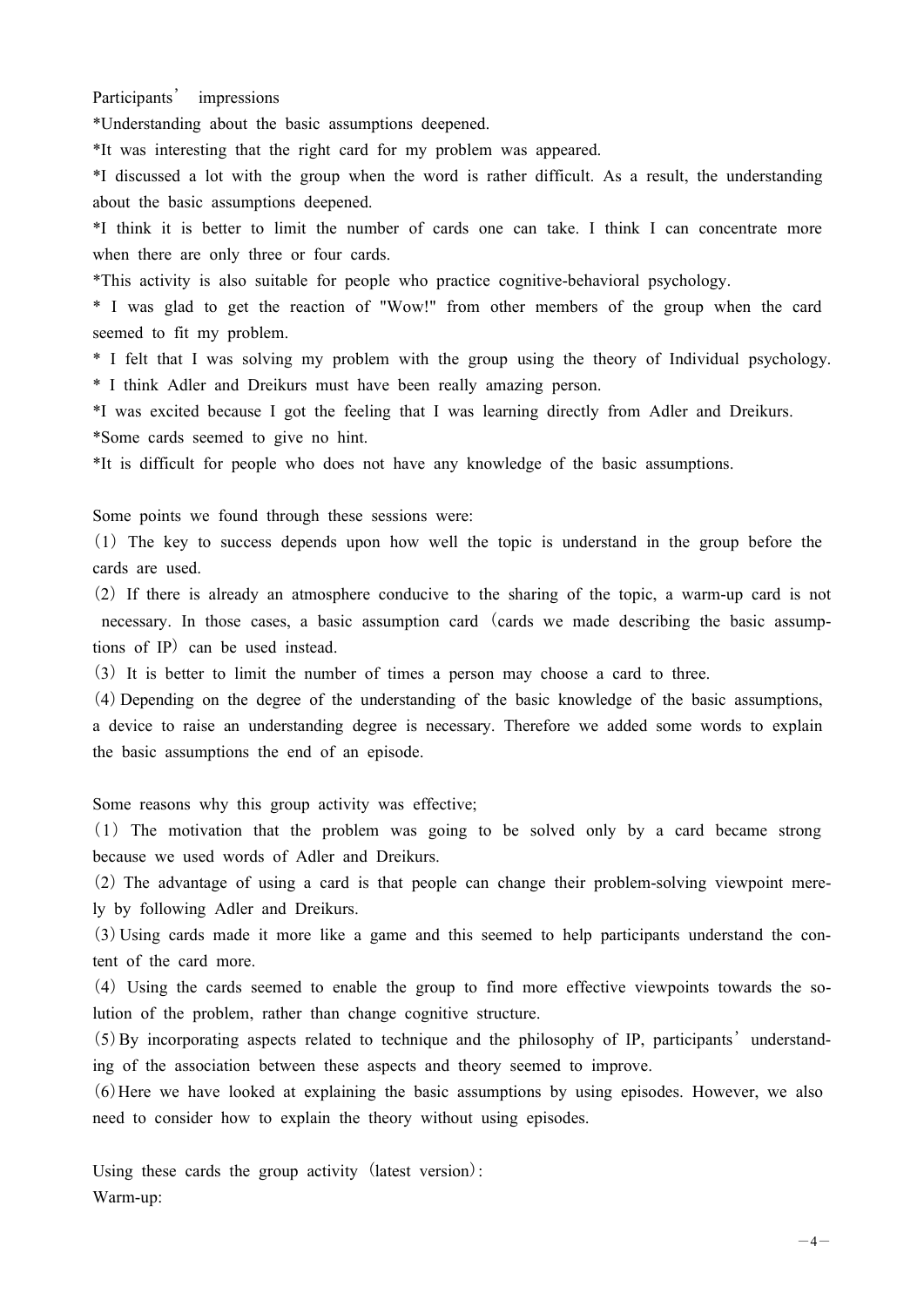(1) One person shuffles the basic assumptions cards and takes a card.

(2) He/she reads the card.

(3) He/she talks about the content of the card and an everyday event related to the card.

㸦4㸧If he/she does not get any hint from the card, then he/she takes another card.

㸦5㸧When the person decides upon which episode they will use, she/he talks about it in a little more detail.

 $(6)$  The other group members ask questions (especially open-ended questions) to help the speaker expand on the episode so the group can get a better understanding of the episode and the thoughts, feelings, and actions of the person.

#### Main subject:

(1) He/she then shares the problem in more detail with the group.

(2) He/she picks one card from the set.

(3) He/she then reads the card aloud to the group and confirms whether the saying on the card can help solve the problem.

(4) If the card seems helpful in solving the problem, the person shares that with the group.

 $(5)$  If the saying on the card does not seem helpful in solving the problem, the person picks another card. The member can pick a total of three cards.

 $(6)$  If the member is not able to solve the problem using the cards, the reasons are discussed within the group.

Case example of Ms. S (Ms. S gave us permission to use her episode)

#### Episode:

When my mother came back from work, she said "Hi honey. Oh! It' s so late. I have to hurry. " My mother rushed to begin to prepare the meal. I thought, "This is scary - she' s going to get angry" and so I changed clothes and went to a kitchen quickly. I tried to help her prepare the meal, to prevent her from getting angry. But it didn't work. My mother was already in a bad mood. There was nothing else for me to do, so I took out a cake from the refrigerator and began to eat it. She raised her voice and said, "Why are you eating cake when dinner is nearly ready?" I replied, "Even though I know I shouldn 't  $\cdots$  I just ate it without thinking." I knew that both my unconscious and the conscious intended to eat it and I ate it. Although I thought I was a bit unfair to responding like that "without thinking" to my mother.

#### First card:

One day I was telling Dr. Adler about a discussion I had with an associate, and when I concluded, I added, " $\cdots$  and I'm right." I recall vividly Dr. Adler saying, "Sydney, sometimes the worst thing you can do is be right!"

#### Impression:

I thought the card hit the nail on the head. Because I did not think that I was wrong to eat the cake. I was not wrong because I was trying to help my mother. In addition, I thought that the card had pointed out the idea that I was correct.